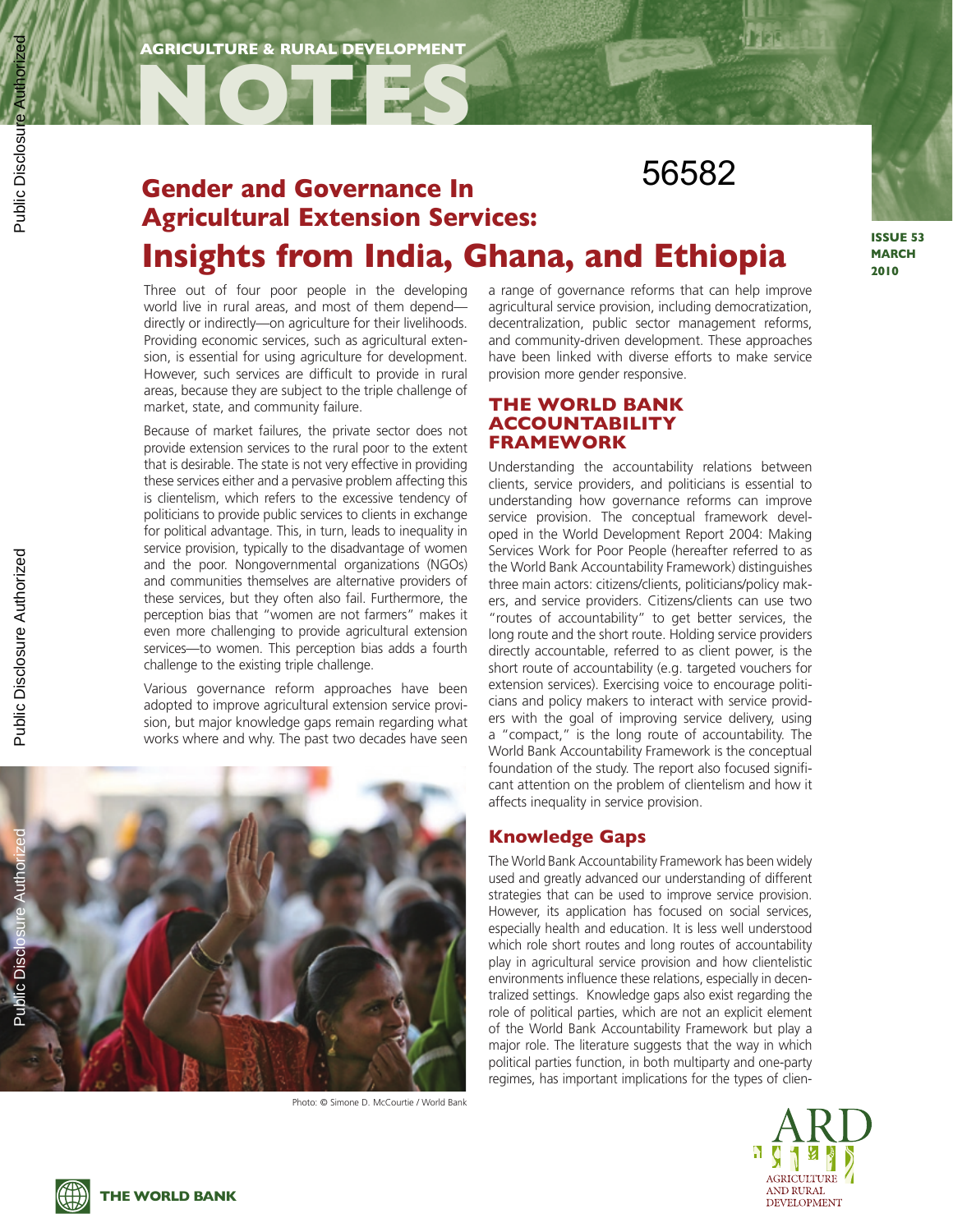telism and elite capture that may affect agricultural and rural service provision. Additional knowledge gaps exist with regard to the gender dimension of these routes of accountability.

## **The Gender and Governance Project**

**The Gender and Governance in Rural Services: Insights from India, Ghana, and Ethiopia** report aims to generate policy-relevant knowledge on strategies for improving agricultural service delivery, with a focus on providing more equitable access to these services, especially for women. The project has been implemented in India, Ghana, and Ethiopia. These countries were chosen to capture variation in important macrofactors, especially the level of economic development; various aspects of governance, such as political system and party system; the role of women in society; and strategies adopted to promote gender equity. The project focused on agricultural extension as an example of a critical agricultural service.

## **Research Methodology**

The findings presented in this report are based on quantitative surveys of households, community members, community-based organizations, and service providers and on qualitative case studies.

The WDR2004 framework adopted in this report disaggregates and expands the Framework in several ways:

- It includes male/female gender signs in all boxes to indicate the gender dimension of all actors involved in service delivery.
- It distinguishes between public sector service providers at the local level and the ministries at the national/federal or state level to which the local public sector service providers may belong.
- It disaggregates political representatives at different levels of local government and members of parliaments at state and federal levels.
- It includes NGOs and private sector organizations that provide services as a separate category.
- It includes development agencies and advocacy NGOs as a separate category because they often influence service provision.
- It explicitly introduces community-based associations, which may empower citizens to interact more effectively with their political representatives or act as service providers themselves.
- It includes political parties, which can play an important role in formulating policies and laws that influence the gender responsiveness of public service provision and in selecting political candidates and at times public officials.

## **Country Specific Recommendations India**

**Address the staff shortage problem:** In India, the main problem is the lack of overall capacity resulting from a past policy of not hiring agricultural extension providers. Because of this, there is almost no public capacity left for providing extension, and the private and civil society sectors have not filled that gap.

The number of agricultural extension agents can be increased in various ways including, hiring staff on a contract basis for specific programs. This is a more flexible approach, and one that is currently being pursued by the government of Karnataka. Other options include contracting NGOs that work in the agricultural sector, contracting private sector companies that can provide extension services, and establishing public-private partnerships. Before hiring more agricultural extension staff, states should conduct a thorough analysis of the human resources in terms of numbers, qualification, and skill mix required for improving agricultural extension.

**Provide better services to female farmers:** While addressing the staff shortage problem, attention should be given to providing better services to female farmers. In view of the positive experience in other countries (Ghana in particular), the strategy to hire female extension agents to better serve female farmers deserves special attention. The standing committees on agriculture and industry in the district panchayats

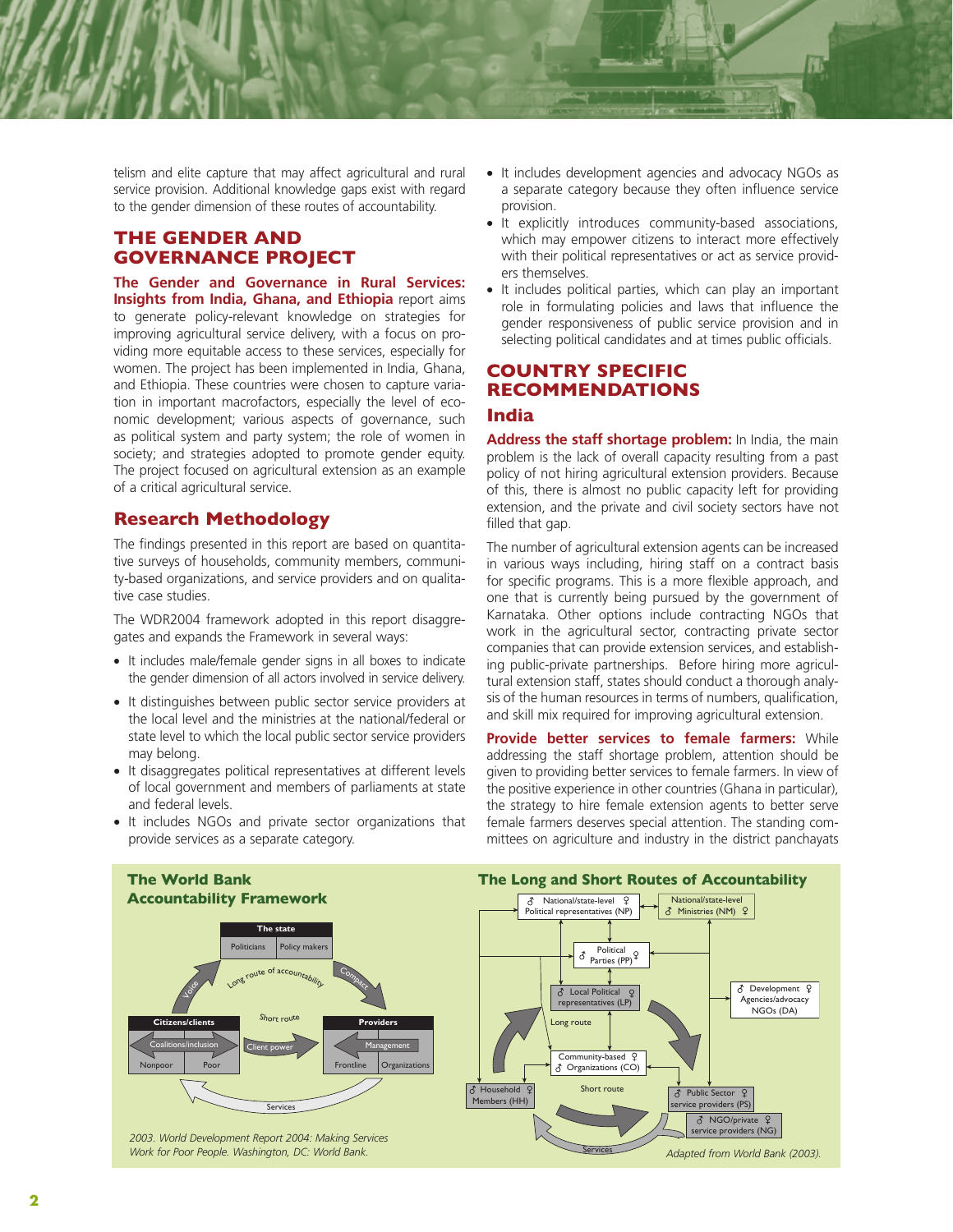

#### **Access to Agricultural Extension Services— Findings in India, Ghana, and Ethiopia**

Access to extension is moderate in India and Ethiopia and low in Ghana. In Ghana, the gender gap in access to extension is pronounced.

Access to extension in **Ethiopia** varied widely across regions, ranging from 2 percent in Afar to 54 percent in Tigray. Also, a high level of access does not necessarily mean the service is being used or that it is of good quality. The top-down approach and with the focus on getting model farmers to adopt fixed-technology packages, extension tends to neglect poor farmers, particularly women. In addition, the extension system is not client oriented, and users have limited demand capacity.

Access to extension was lowest in **Ghana**. Only about 10–15 percent male-headed households attended group meetings organized by agricultural extension officers, with some variation across agroecological zones. Despite the predominant role of women in Ghanaian agriculture, access of female-headed households to agricultural extension turned out to be very low.

could also play a proactive role in mobilizing public awareness for the inclusion of gender issues in plans and policies of decentralized bodies and government departments.

**Address the management challenges within the public sector:** The management challenges, particularly political interference and the low use of merit-based promotion, deserve attention. Both problems are deeply entwined within the general public administration, and cannot be resolved in isolation within the agricultural departments. The hiring of new staff outside the civil service system offers new opportunities for merit-based promotion and other incentive systems, such as merit-based wage compensation. The problem of political interference could be reduced by strengthening the role of agricultural extension staff in improving the knowledge and skill base of the farming population rather than by using extension agents mainly for implementing subsidized input programs. Also, a rightto-information approach could be used to reduce political pressure and elite capture.

**Reestablish the function of agricultural extension as a bridge between agricultural research, farmers,**  and markets. The linkages between agricultural research and extension can be strengthened in various ways. If participatory planning approaches for the introduction of new technologies, commodities, and farming practices are implemented (as piloted by The Agricultural Technology Management [ATMA]), extension agents may have stronger incentives to contact agricultural researchers to meet farmers' needs. The establishment of governing structures that involve both agricultural researchers and extension agents, as foreseen under ATMA, can also improve the bridging function of agricultural extension.

**Form functioning farmer-based organizations (FBOs):** 

Extension agents are not only limited in numbers, but they also lack the skills required to form and supervise groups. Furthermore, they tend to work with better-off farmers and male farmers. If the strategy of forming farmers' interest groups is to be pursued, appropriate investments have to be made in hiring qualified facilitators for group formation and training group representatives. Special attention needs to be paid to making farmers' interest groups inclusive in terms of gender and caste, something that has proven to be a challenge in the past. Although the best strategy to improve rural service provision will always depend on the specific situation, it may be promising to link agricultural service provision to existing groups. Women's self-help groups may be an option, especially for livestock-related services. However, these groups should not be over loaded with too many functions. Federations of community-based organizations and agricultural producer companies are other promising options. As group-based approaches place demands on farmers' time, however, alternatives should be considered. The provision of extension services through Internet kiosks and cell phones deserves attention; further analysis is needed to assess the gender responsiveness of these approaches.

### **Ghana**

The study indicates that access to agricultural extension is low, despite the fact that an extension agent–to–farmer ratio is comparatively high. The following strategies may be considered to address these challenges:

**Improve the management of agricultural extension:**  To improve the focus on agricultural productivity and other outcome-related targets, should be made a part of the extension agents' agenda. The Ministry of Food and Agriculture could introduce awards for communities and districts that are most successful in increasing agricultural productivity at the community or district level rather than just rewarding individual farmers. Research and extension linkage committees (RELCs) at the district level are supposed to create linkages between research and extension, yet this strategy does not seem to be sufficient. Increasing farmers' demand for new knowledge—by strengthening participatory extension planning and technology development approaches, for example— may be a useful strategy for creating more incentives for extension agents to channel this demand to the research system. In view of the low percentage of farmers who try new technologies, it also seems useful to devise incentive